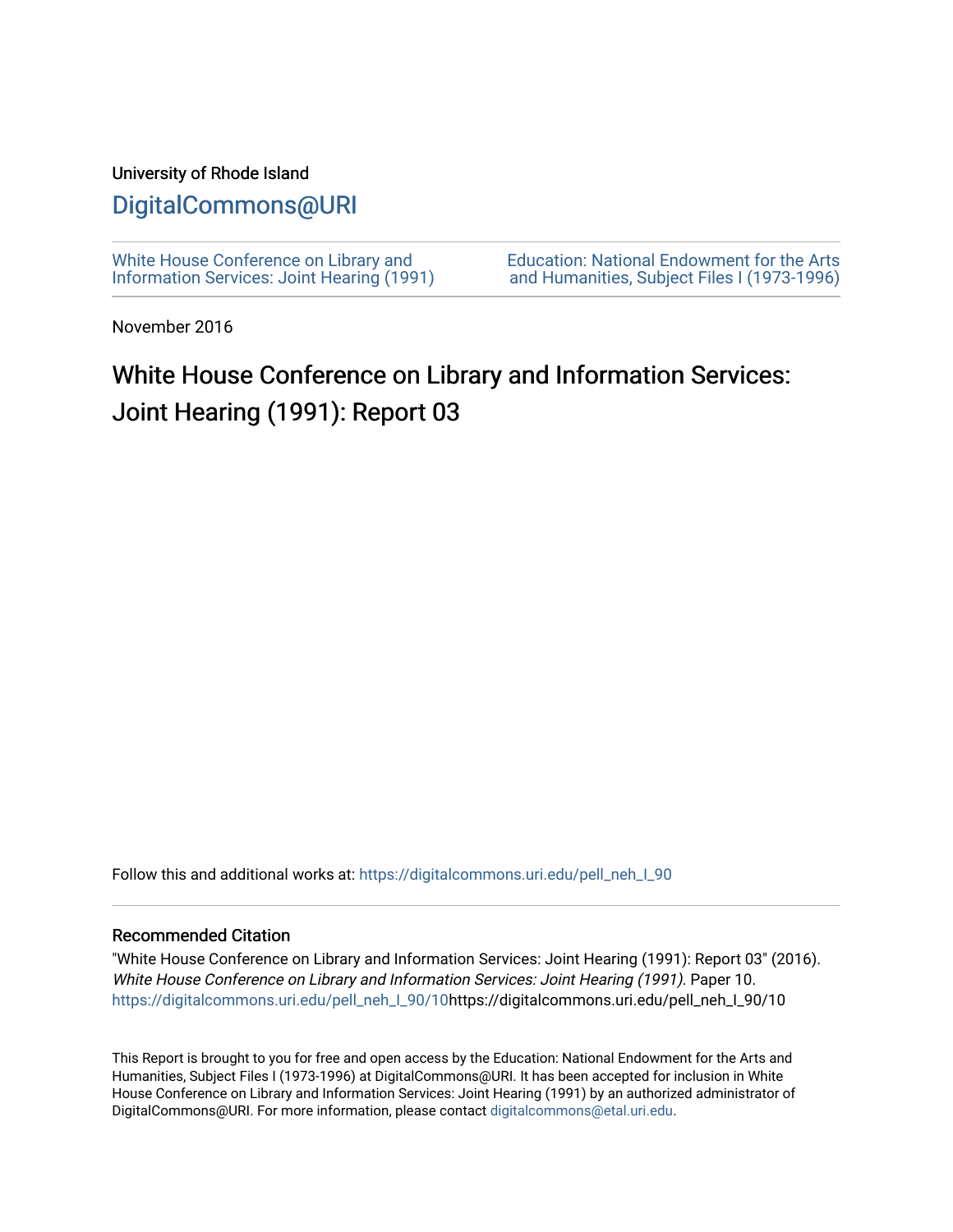## Congressional Hearing

 $^{\circ\circ\circ}_{\bullet\bullet}$ Congressional *<u>living</u>* on Library **'.'Information**  *<u>iervices</u>* 

At 11 : 15 a.m., November 19, 1979, Senator Claiborne Pell, Chairman of the Subcommittee on Education, Arts, and the Humanities of the Senate Committee on Labor and Human Resources, and Congressman William D. Ford, Chairman of the Subcommittee on Postsecondary Education of the House Committee on Education and Labor, convened the joint congressional hearing on library and information services. This hearing, held at the site of the White House Conference on Library and Information Services, was intended, in Senator Pell's words, to "provide the two subcommittees with some initial recommendations that the Members could review in the very near future."

Appreciating the important role the Congress played in the sponsorship of the Conference, the Program Subcommittee of the Conference Advisory Committee proposed that a joint hearing, sponsored by the Conference and conducted by the appropriate congressional committees, be held on the last day of the formal sessions of the Conference. Concurring with this recommendation, the Advisory Committee designated Robert L. Chartrand, Chairman of the Program Subcommittee, to oversee the implementation of the hearing. Charles Benton, Chairman of the Conference and Chairman of NCLIS, explored the idea with Senator Claiborne Pell, Congressman William Ford, and Congressman John Brademas, the original House sponsors for the Conference. After receiving these Members' enthusiastic support, three key congressional aides were assigned to assist in planning the hearing: Richard Jerue and David Morse, from the Senate Subcommittee on Education, Arts, and the Humanities; and Roberta Stanley from the House Subcommittee on Postsecondary Education. In addition, Mary Alice Hedge Reszetar, Associate Director of NCLIS; Jack Duncan, legislative consultant to the Conference; and Jean-Paul Emard, analyst in information sciences for the Congressional Research Service at the Library of Congress, were named to the planning group.

Faced with a tight Conference program and a limited amount of available time for the hearings, the planning group determined that two witnesses for each of the five Conference themes would be asked to testify before a joint panel of Senate and House Members. Care was taken to invite 10 Conference delegates who could speak knowledgeably about the issues, based on vocation and experience. They were asked to submit written statements that could be summarized for oral presentation at the hearing.

Attending the hearing were the following:

Representative John Brademas (Indiana) Representative George E. Brown, Jr. (California) Representative.John H. Buchanan, Jr. (Alabama) Resident Commissioner Baltasar Corrada (Puerto Rico) Representative William D. Ford (Michigan) Representative Albert Gore (Tennessee) Senator Jacob K. Javits (New York) Senator Claiborne Pell (Rhode Island) Senator Robert T. Stafford (Vermont) Representative Ted S. Weiss (New York)

665

'I ''ii '' I i I ' 11 ,, I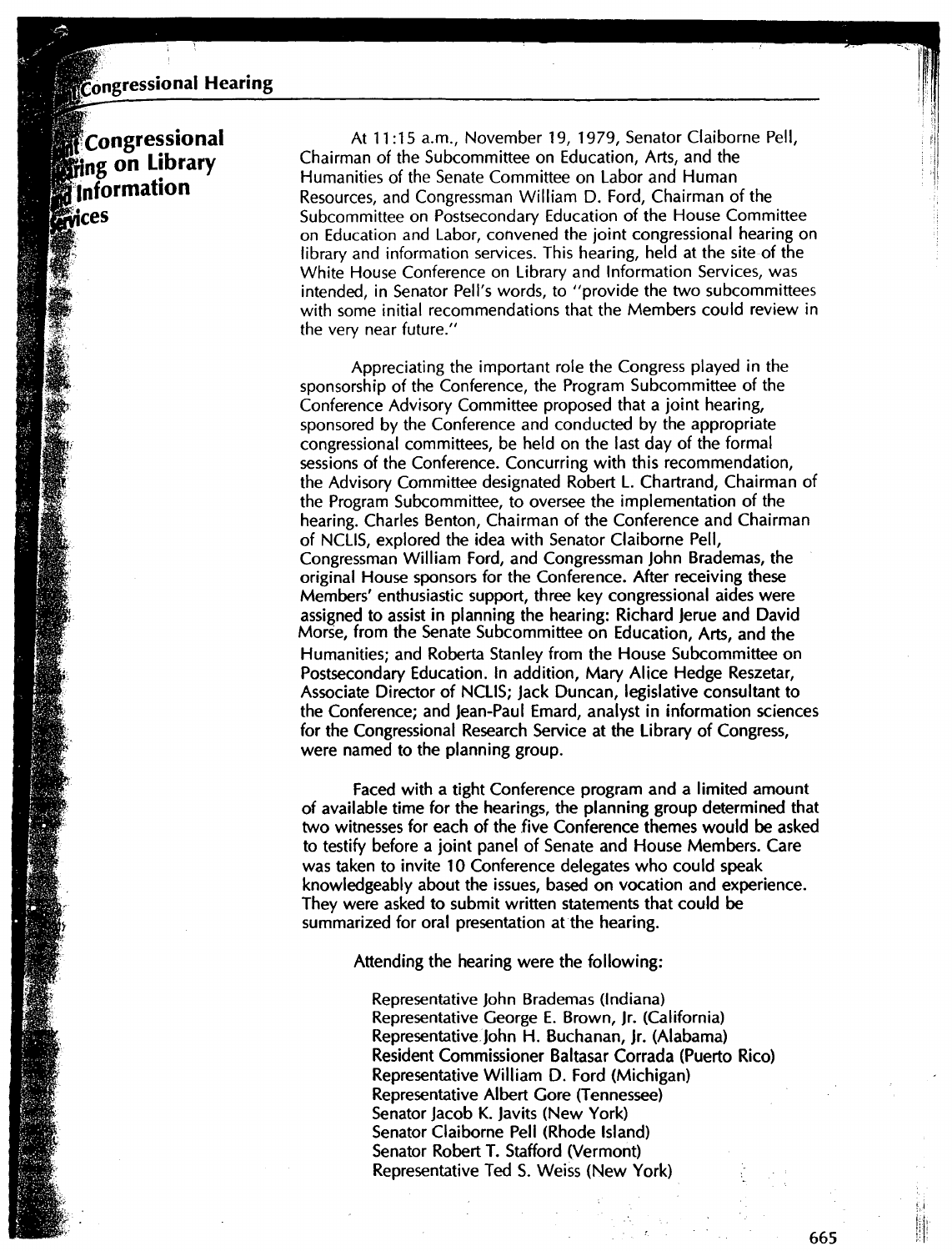In their opening statements, the Members paid tribute to the ... delegates, alternates, and observers attending the Conference, citing<sup>\*\*\*</sup>... their hard work in developing recommendations tor solutions to • numerous library and information issues. Echoing Senator Pell's 1 ~jtf remarks regarding the purpose of the hearing, Representative Ford *is* stated that the gathering provided "a sampling of the combined thought of the fine people who had spent a very busy and productive weekend at the Conference," and that the Conference program and  $\frac{1}{2}$ the hearing could assist Congress in its "development of a body of knowledge and understanding with respect to the very large and complex array of activities at the local, State, and Federal levels which deal with library sciences and information services."

Chairman Charles Benton, serving as the official host to the Conference, formally greeted the Members on behalf of NCUS and the Co·1ference. In addition to expressing his appreciation for the Members' support of the Commission, the Conference program, and the delegates' recommendations, Benton expressed the thanks of NCLIS and the Conference to the two staffs of the subcommittees and the Conference program subcommittee.

The order of testimony, determined by the five theme areas, was as follows:

Panel I-Personal Needs

- Martha G. Register-Counseling/Rehabilitation Psychologist, Charlotte Rehabilitation Hospital, Charlotte, North Carolina
- Gary Young-Director, Cultural Heritage Center, Yakima Indian Nation, Toppenish, Washington

Panel II-Lifelong Learning

- Susan Edmonson-Ashland Child Development Center, Ashland, Kentucky
- Nasario Garcia--Professor, University of Colorado, Pueblo, Colorado

Panel III-Organizations and the Professions

David E. King-Librarian and Senior Editor, Standard Educational Corporation, Chicago, Illinois

Dwight Andrew Myers-Assistant Vice President, Sales Administration and Planning, General Book Marketing Division, Prentice-Hall, Inc., Albuquerque, New Mexico

Panel IV-Governing Society

- Justice Sam Ross Harshbarger-Supreme Court of Appeals, Charleston, West Virginia
- Whitney North Seymour, Jr.--Director, Emergency Committee to Save Our Public Libraries, New York, New York

Panel V-International Cooperation

- Louis A. Lerner-U.S. Ambassador to Norway, Oslo, Norway
- Gilbert A. Sprauve-College of the Virgin Islands, St. Johns, Virgin Islands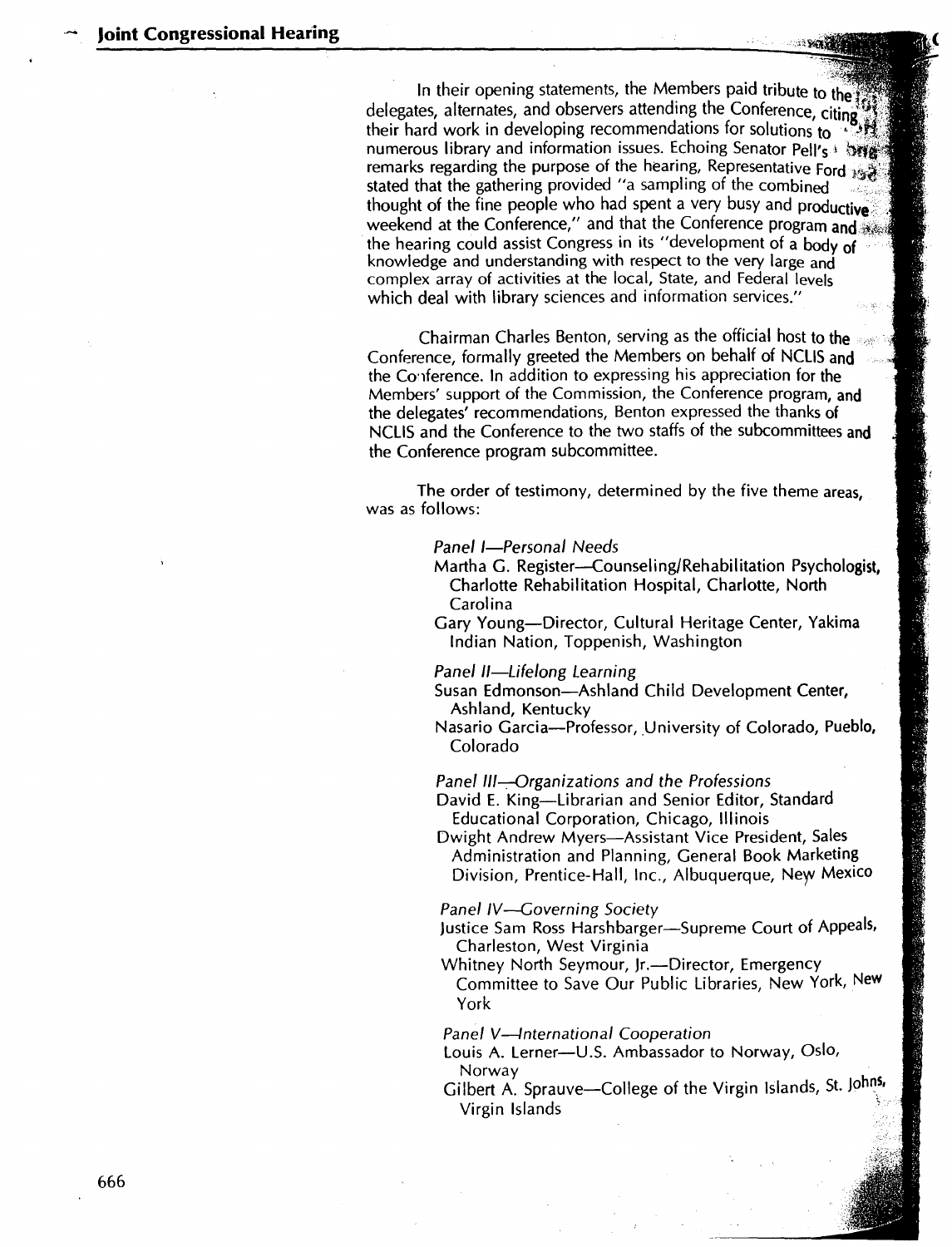柳

In addition, Delia Martinez, delegate from Nevada, and the Honorable Carl Elliott, delegate from Alabama, were invited to present a resolution passed by the delegates earlier that morning. This resolution called for the creation of an Office of Library and Information Services in the new Department of Education, directed by an Assistant Secretary of Education. This Assistant Secretary should: 1) administer all grants and programs currently administered by the Office of Libraries and Learning Resources; and 2) establish communications with all Federal programs related to library and information services. Senator Pell assured the witnesses that this topic would be discussed with Secretary-designate Hufstedler at her Senate confirmation hearings.

The remarks prepared by Martha Register were read by Annette Phinazee, Dean of the School of Library Sciences, North Carolina Central University. Ms. Register, a paraplegic, asked that th members of each participating committee consider and pass appropriate legislation that would take into account the following goals relative to library and information services in meeting personal. needs: 1) serve people in solving.day-to-day problems; 2) assist individuals in coping with trauma or crisis; 3) inform the public of news and current events; 4) support interest in cultural heritage, religion, and family life; and 5) accommodate needs in entertainment, recreation, and leisure activities. Ms. Register also stressed the need for legislation that would serve special constituencies, such as the homebound, senior citizens, and the handicapped.

Gary Young's testimony also centered on the need for library and information services to a special constituency; the American Indian. Citing this country's shift "from a policy of the melting pot society to that of recognizing and appreciating-in fact, valuingcultural diversity," Young requested that Congress pass specific Indian library legislation. Through active support and enactment of such measures as the National Indian Omnibus Library Bill, the Senate and the House could aid in averting the "high rate of poverty, underemployment, and unemployment'' that have plagued many Indian nations in the past.

In addressing library and information services for lifelong learning, Susan Edmonson reviewed the entire spectrum of education in American society, from childhood through adulthood. According to Edmonson, legislation was necessary in this and succeeding Congresses to: 1) achieve an extension of basic library and information services to all areas of our country; 2) provide needed and necessary library media centers and strong information retrieval skills training in every school; 3) establish a nationwide network of libraries; and 4) designate libraries as educational agencies so that such libraries could be deliberately included in those legislative programs aimed at continuing education.

Nasario Garcia, in follow-on testimony, reviewed five areas that have had a direct impact on lifelong learning: 1) the everincreasing use of libraries for practical, factual, consumer-oriented information versus more philosophical aspects of information; 2) the Federal Government's role in assisting libraries in fulfilling their

, and the set of the set of  $\mathbf{L}$ 

id<br>Th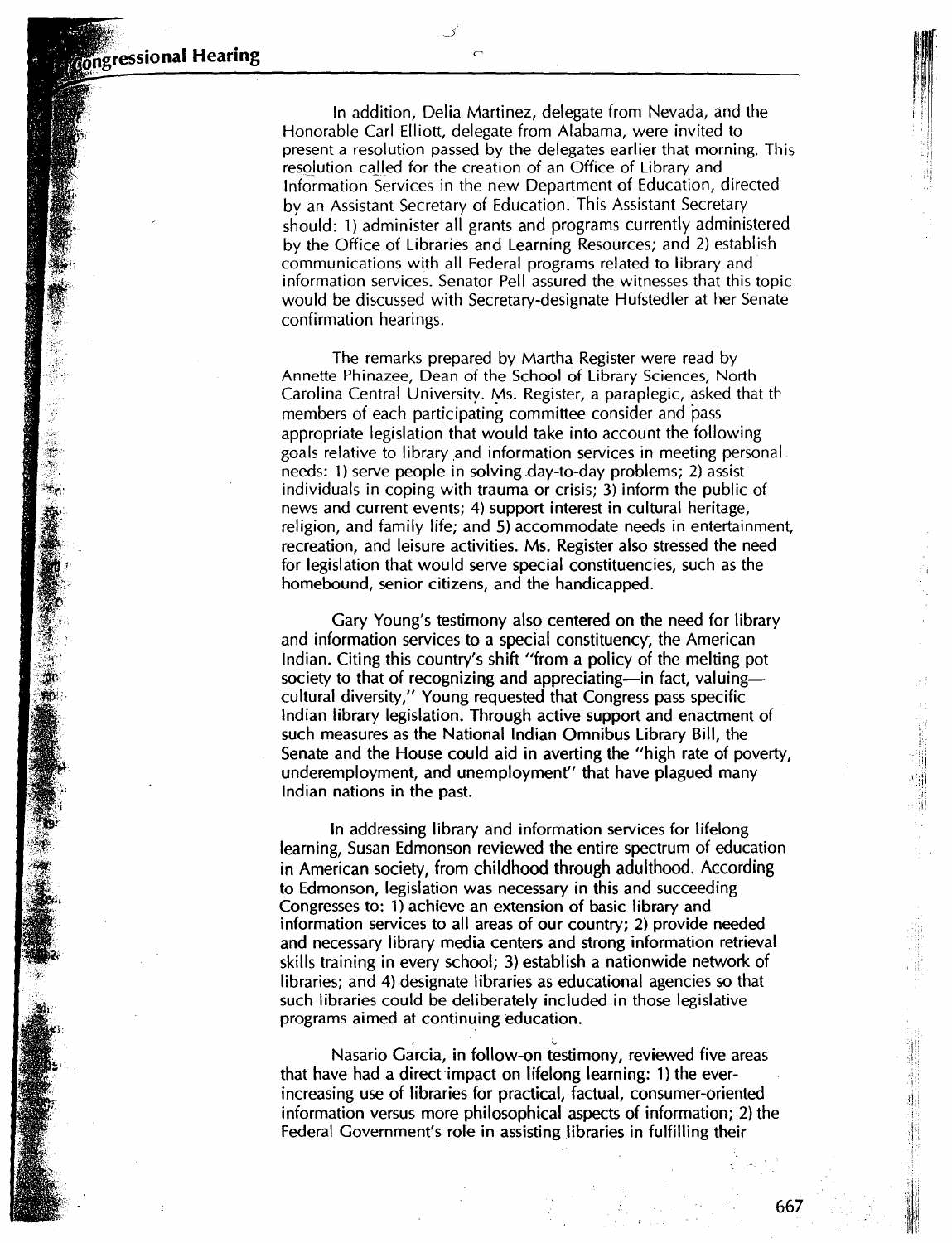responsibility of providing some form of continuing education; 3) the use of networking among libraries and information centers to provide faster linkage between metropolitan and rural communities and to assist in more expeditious interlibrary loans; 4) the Federal Government's continued support and improvement of information.'' dissemination, especially through the expansion of the Federal depository. library system; and 5) the eradication of illiteracy. Through the revision of existing legislation, such as the Library Services and Construction Act (Public Law 88-269 and its amendments), and the development of new programs, these five areas of concern, according to Garcia, might begin to provide needed services that would "benefit all citizens, young and old, rich and poor, as we prepare to enter the 1980's." Furthermore, "nowhere is information more central to success than in the work-a-day world of business and the professions. Results of success in putting good information to workare found in the production of safer and more efficient products, in more effective services, in more personally satisfying work experiences, and in increased economic productivity."

With this thought in mind, David King examined the roles played by special libraries and information centers-some 8,000 to 15,000 in number-in providing needed information to organizations and professionals. King specifically felt that Congress should: 1) scrutinize State policies regarding network participation by all special libraries and information centers and formulate legislation that would allow these entities to use such federally funded networks; 2) offer financial incentives to States in order to encourage them to include specialized information providers in statewide information<sup>9</sup> and library networks; 3) support a national assessment of existing collections of information resources; 4) adopt stronger legislation to allow greater use of government-sponsored research and informations and 5) continue the funding and support of the National Commissions on Libraries and Information Science.

In discussing the trend toward increased use of modern information technology and its ability to deliver information goods and services in a more timely fashion, Dwight Myers asserted that  $\frac{1}{2}$ "archaic local public sector economics, erratically funded, cannot· continue to be the main support of our public system. Local libraries cannot fund the start-up of national, regional, or even local data bases." What Myers proposed is a national library agency that would: 1) coordinate existing Federal programs of information service; 2) reduce duplication of effort and resources in all mandated Federal legislation requiring information access; and 3) establish national policies to eliminate unproductive competition and antagonisms between the public and private sectors. Citizen access to such congressional and executive branch data banks as the Congressional Research Service's SCORPIO system and the ;: Department of Energy's RECON system should be encouraged. While strong general support for a national library act is necessary, Myers asserted that a citizens' advisory group, made up of one delegate<sup>3</sup> from each State delegation to the Conference, should be established to work in close conjunction with the NCLIS staff. Such an arrangement would ensure the broadest possible interpretation of all support for such a measure. Finally, Myers suggested that definite

'I :: .i· ·1· :1 I J

! :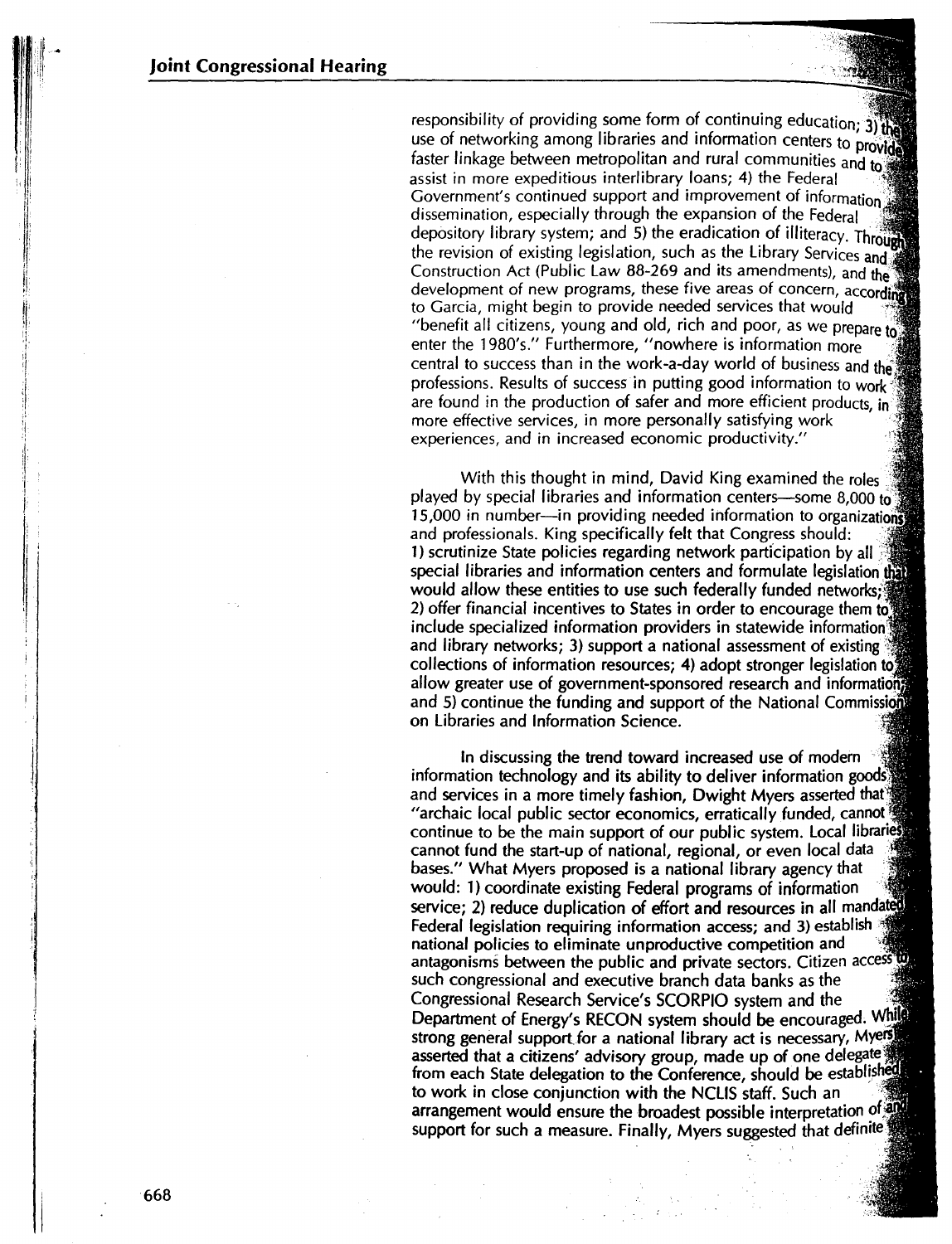~-~~!  $-$ ~,i ifia~

 $\mathcal{A}$  . Ø.

provisions must be devised to guarantee the payment of information producers for their creative efforts.

ii

II

In summarizing his testimony, Justice Sam Ross Harshbarger emphasized increasing literacy, extending library services, augmenting school services, and providing outreach programs "to those unserved or unable to serve themselves." In addition, justice Harshbarger reaffirmed the protections provided in the first amendment that "guarantee everyone access to materials, guarantee the right to write, guarantee publishing rights, and of course the other side of those issues is that people be able to use those materials which are available to them." Only by making the strongest efforts in these areas could government officials make every citizen realize the full potential of libraries and information services and "increase, hopefully, the ability of the American people to govern themselves effectively."

In tracing the development of our democratic society and the parallel growth of free, community-based libraries in this country, Whitney North Seymour Jr., singled out the increasing problems faced by today's public libraries: reduced hours of service, staff cutbacks, and limited acquisition programs. Having been affected by reduced local tax bases and the continued upward spiral of inflation, Seymour pointed out that "as the free public library is increasingly in jeopardy, so our freedom comes into jeopardy." The means by which Seymour advocated a change in public libraries' fortunes is through Congress' endorsement and passage of a national library act that would "incorporate the general principles, goals, and objectives of S.1124 96th Congress." To show support for such a proposal, the joint panel was presented with petitions signed by a number of delegates and observers. In subsequent questioning, Seymour stated that, as a result of reviewing the total array of resolutions voted upon by the delegates, "the Act should be expanded quite substantially in its coverage, and that it should probably include not only public libraries directly, but also the school and academic libraries."

In presenting his views on library and information services in a world where there is an increasing need for international cooperation, Ambassador Louis Lerner stressed that "information is hot; information is political; information is geo-strategic; and information is defense as well. We must use whatever we have to move information into an international arena, with the United States as the leader." Ambassador Lerner outlined for the joint panel eight key points that he felt were of both national and international importance: 1) Americans must be made aware of the impact the information revolution will have on their lives; 2) as this revolution unfolds, there must be a continued dialogue within government and between the government and the private information sector; 3) there must be a viable Federal and national information policy; 4) market forces will be important in the information era, thus better planning in regards to needed and affordable public and private information networks must be carried out; 5) the United States should sponsor special programs in library sciences, information storage and retrieval techniques, and modern information technology for foreign librarians: and information specialists, especially those from developing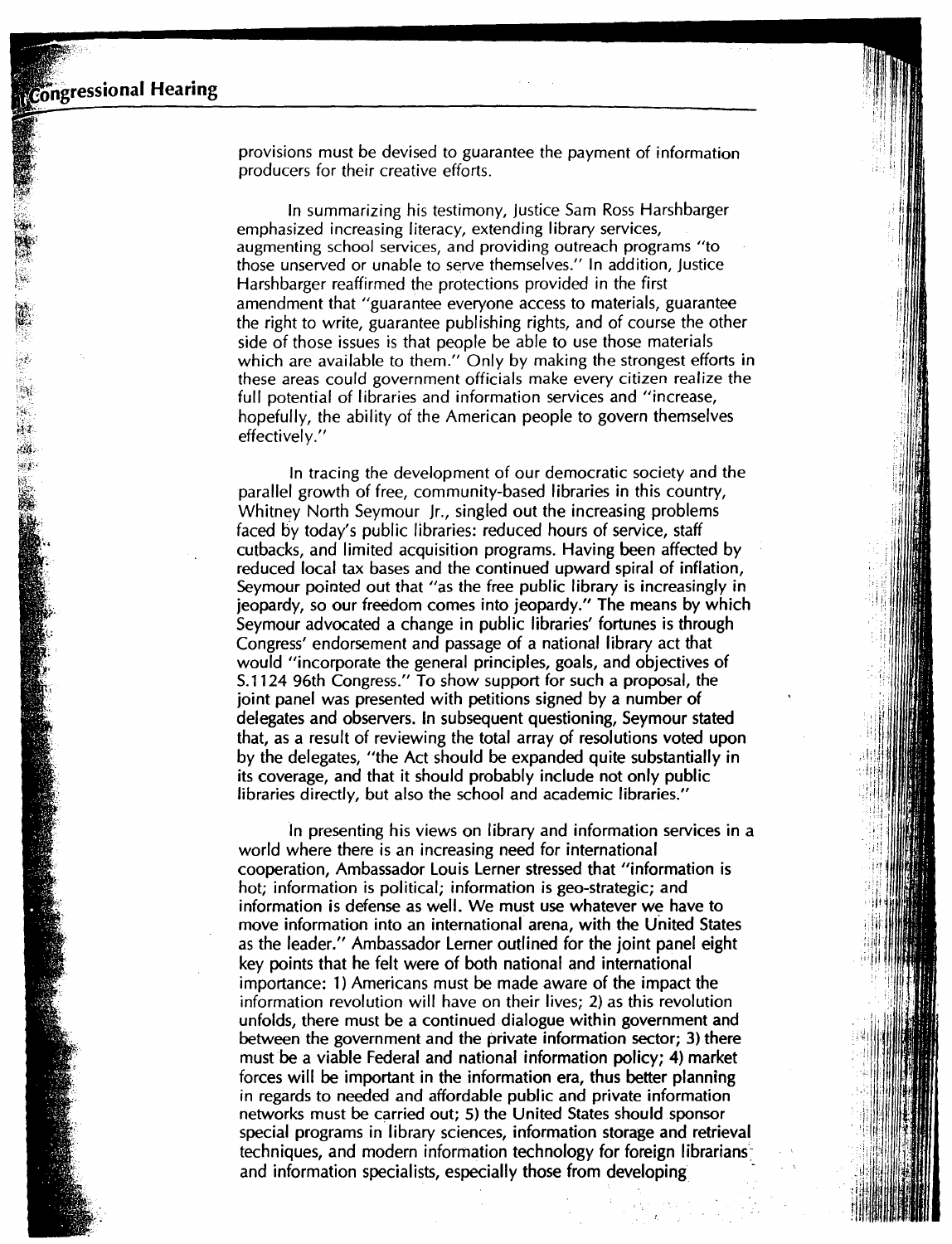.<br>..

countries; 6) our Nation's young people should begin immediate training in foreign languages in order to communicate, comprehend and exchange ideas and information;  $7$ ) with the continued compression of time and space, coupled with faster means of communications, world events are no longer isolated incidents but potential threats to our national security; and 8) as a world leader in information, the United States must devise "practical yet creative" programs" in order to assist developing countries.

Gilbert Sprauve amplified Ambassador Lerner's final point by recommending the development of a model information exchange program that could be located in the Virgin Islands, his native region. Specifically, Sprauve proposed the establishment, through joint Federal and local government participation, of a model center for  $\mathcal{R}^*$ . international information exchange. Such a center would have **three**  primary functions: 1) to serve as a regional network facility; 2) to **be**  an adjunct to the Library of Congress in this part of the West Indies; and 3) to serve as a clearinghouse for information goods and services. Stressing the importance that United States Information Service libraries have played as "bridgeheads against the tyranny of ignorance," the development of such a model center "tomorrow, in the place of one of those USIS libraries of two decades ago, would signal a timely and appropriate new thrust in the foreign policy of this Nation."

After thanking the panelists and the audience, Congressman Ford mentioned a newly released book, Information Technology *Serving Society,* which is dedicated to Congressman Brademas and · the late Congressman William Steiger of Wisconsin, advocates of strong information-oriented congressional and national programs. Prior to adjourning the hearing, the Chair announced that the hearing record would be left open so that additional comments and written testimony could be incorporated into the proceedings.